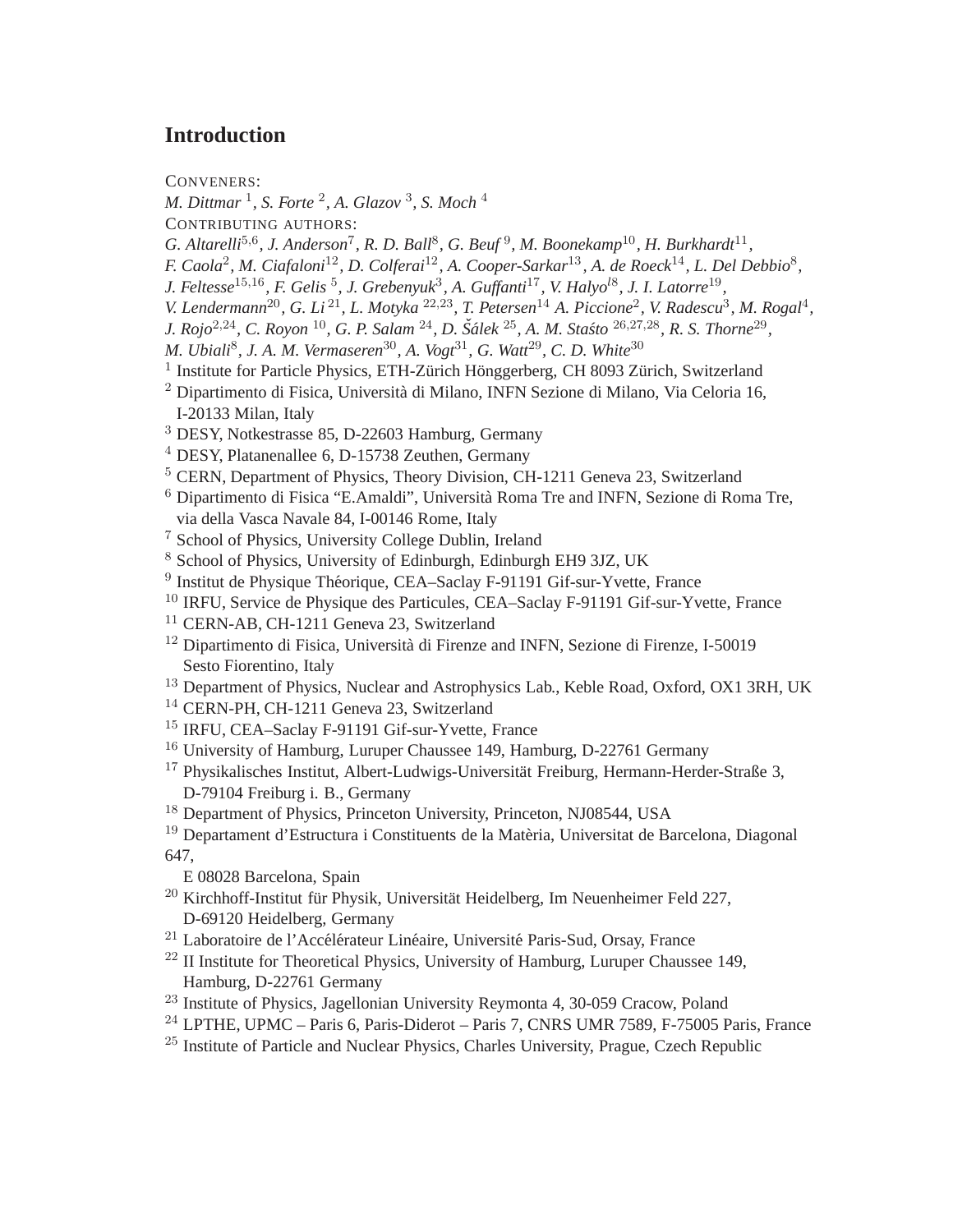<sup>26</sup> Physics Department, Penn State University, 104 Davey Laboratory, University Park, PA 16802, USA

- <sup>27</sup> H. Niewodniczański Institute of Nuclear Physics, Polish Academy of Science, ul.Radzikowskiego 152, 31-342 Cracow, Poland
- <sup>28</sup> Brookhaven National Laboratory, Upton, NY-11073, USA
- <sup>29</sup> Department of Physics and Astronomy, University College, London, WC1E 6BT, UK
- <sup>30</sup> NIKHEF Theory Group, Kruislaan 409, NL 1098 SJ Amsterdam, The Netherlands
- <sup>31</sup> Department of Mathematical Sciences, University of Liverpool, Liverpool, L69 3BX, UK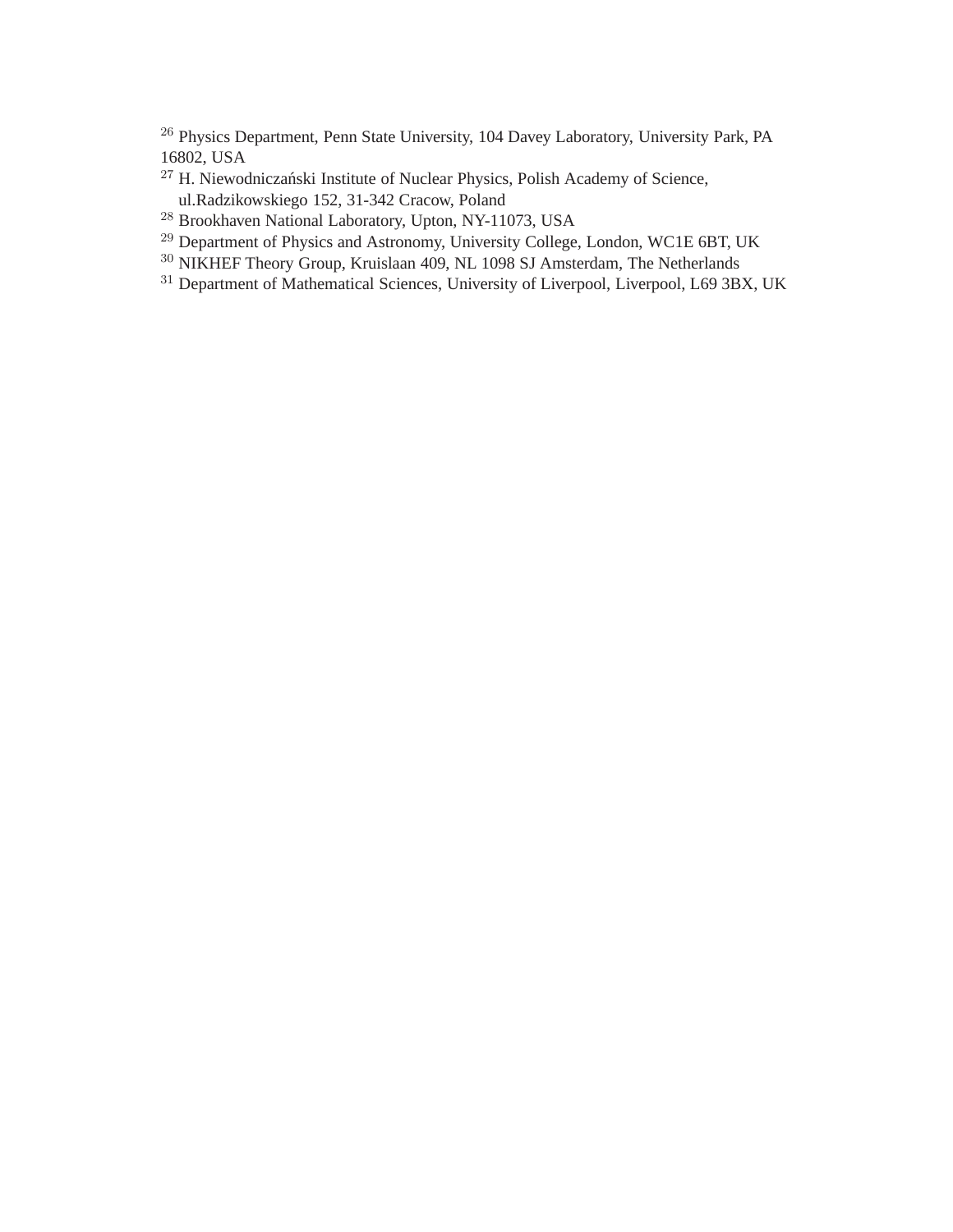## **Abstract**

We provide an assessment of the state of the art in various issues related to experimental measurements, phenomenological methods and theoretical results relevant for the determination of parton distribution functions (PDFs) and their uncertainties, with the specific aim of providing benchmarks of different existing approaches and results in view of their application to physics at the LHC.

We discuss higher order corrections, we review and compare different approaches to small  $x$  resummation, and we assess the possible relevance of parton saturation in the determination of PDFS at HERA and its possible study in LHC processes. We provide various benchmarks of PDF fits, with the specific aim of studying issues of error propagation, non-gaussian uncertainties, choice of functional forms of PDFs, and combination of data from different experiments and different processes. We study the impact of combined HERA (ZEUS-H1) structure function data, their impact on PDF uncertainties, and their implications for the computation of standard candle processes, and we review the recent  $F<sub>L</sub>$  determination at HERA. Finally, we compare and assess methods for luminosity measurements at the LHC and the impact of PDFs on them.

With the start of data–taking at the LHC getting closer, the importance of a detailed understanding of the physics of parton distributions (PDFs) has increased considerably, along with the awareness of the LHC community for the importance of the issues related to it. Clearly, the main reason why PDFs are important at the LHC is that at a hadron collider a detailed understanding of PDFs is needed in order to obtain accurate predictions for both signal and background processes. Indeed, for many physical processes at the LHC, PDFs are the dominant source of uncertainty. On the other hand, an accurate control of PDF uncertainties allows one to use selected processes as "standard candles", for instance in the determination of luminosities. However, this also means that experimentation at the LHC will provide a considerable amount of new experimental information on PDFs, and it will enable us to test the adequacy of their current theoretical understanding.

The main aim of this document is to provide a state of the art assessment of our understanding of PDFs at the dawn of the LHC. Since the previous HERA-LHC workshop [1], we have witnessed several important directions of progress in the physics of PDFs. On the theoretical side there has been conclusive progress in extending the treatment of perturbative QCD beyond the current default, namely, the next–to–leading perturbative order. On the phenomenological side there has been a joint effort between experimental and theoretical groups involved in the extraction of PDFs, specifically from global fits, in agreeing on common procedures, benchmarks and standards. On the experimental side, new improved results from the HERA runs are being finalized: these include both the construction of a joint determination of structure function which combines the result of the ZEUS and H1 experiments, and the first direct measurements of the structure function  $F<sub>L</sub>$  which have been made possible by running HERA at a reduced proton beam energy in 2007. Also, the LHC experiments (ATLAS, CMS and LHCb) are now assessing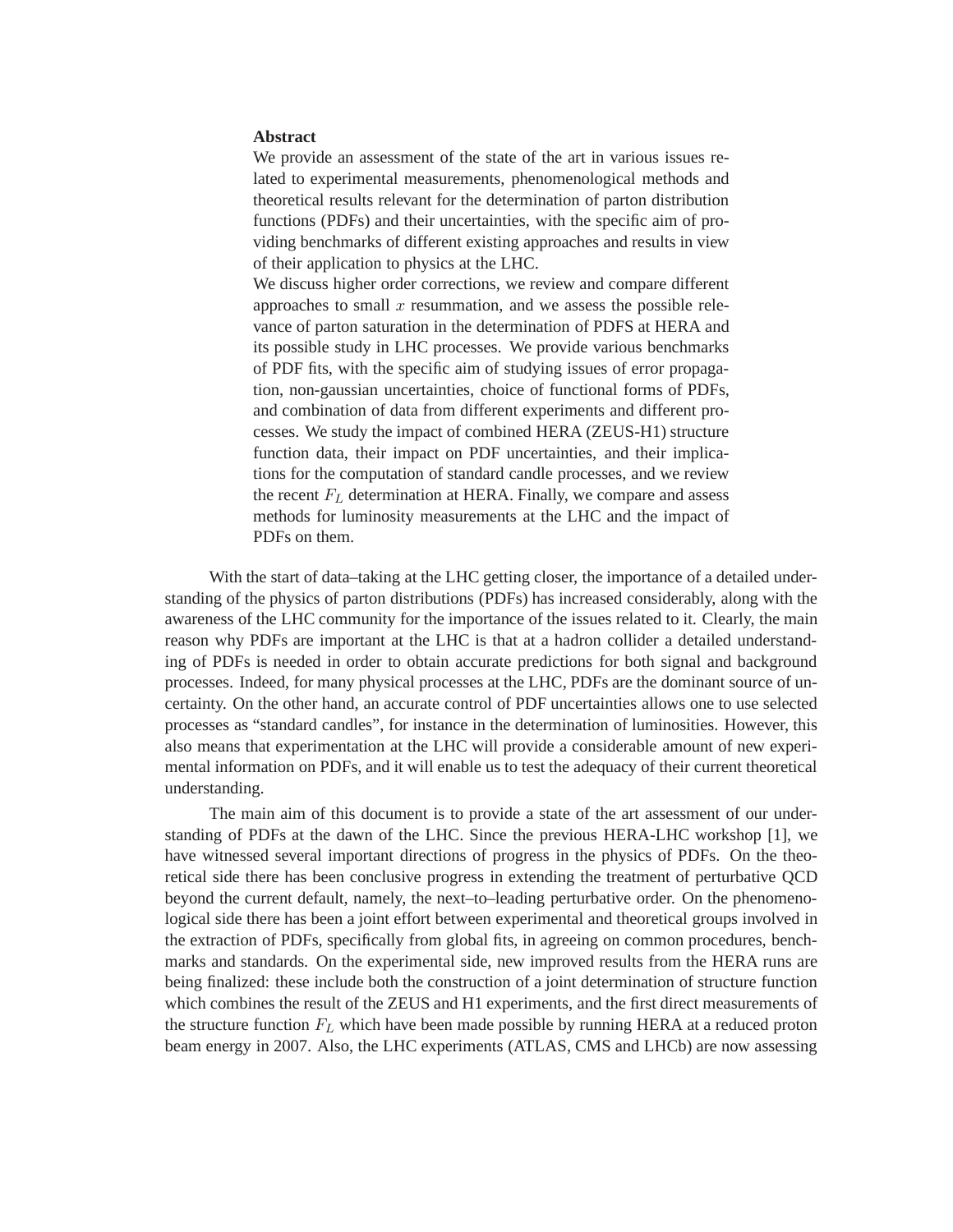the use of standard candle processes for luminosity measurements.

All these issues are discussed in this document. In each case, our main goal has been to provide as much as possible a joint treatment by the various groups involved, as well as a comparison of different approaches and benchmarking of results. In particular, in Sect. [2], after briefly reviewing (Sect. [3]) the current status of higher–order calculations for DIS, we provide (Sect. [4]) detailed comparisons of techniques and results of different existing approaches to small x resummation, and then we summarize (Sect.  $[5]$ ) the current status of studies of parton saturation at HERA, their possible impact on current PDF extraction and the prospects of future studies at the LHC. In Sect. [6] we discuss methods and results for the benchmarking of PDF fits: with specific reference to two benchmark fits based on a common agreed set of data, we discuss issues related to error propagation and non-gaussian errors, to the choice of functional form and corresponding bias, to possible incompatibilities between different data sets. In Sect. [7] we turn to recent progress in the extraction of PDFs from HERA data, specifically the impact of combined ZEUS-H1 structure function data on PDF determination and the ensuing calculation of  $W$  and  $Z$ cross-sections (Sect. [8]) and the recent first determination of the structure function  $F_L$  (Sect. [9]). In Sect. [10] we discuss and compare luminosity measurements based on absolute proton–proton luminosity measurements to those based on the use of standard candle processes, and the impact on all of them of PDF uncertainties. Finally, in Sect. [11] we present the PDF4LHC initiative, which will provide a framework for the continuation of PDF studies for the LHC.

*Note:* Most of the contributions to this workshop are the result of collaboration between various groups. The common set of authors given for each section or subsection has read and approved the entire content of that section or subsection; however, when a subset of these authors is given for a specific part of the section or subsection, they are responsible for it.

## **ACKNOWLEDGEMENTS**

This work was supported in part by the following grants and agencies: the European network HEPTOOLS under contract MRTN-CT-2006-035505; ANR-05-JCJC-0046-01 (France) PRIN-2006 (Italy); MEC FIS2004-05639-C02-01; (Spain) and the Scottish Universities Physics Alliance (UK).

## **References**

- [1] M. Dittmar *et al.*, *Parton distributions: Summary report for the HERA LHC workshop*. Preprint hep-ph/0511119, 2005.
- [2] S. Moch et al, *Theoretical issues*. These proceedings.
- [3] S. Moch et al, *Precision calculations for inclusive dis: an update*. These proceedings.
- [4] G. Altarelli et al, *Small x resummation*. These proceedings.
- [5] G. Beuf et al, *Parton saturation and geometric scaling*. These proceedings.
- [6] R. D. Ball et al, *Benchmarking of parton distributions and their uncertainties*. These proceedings.